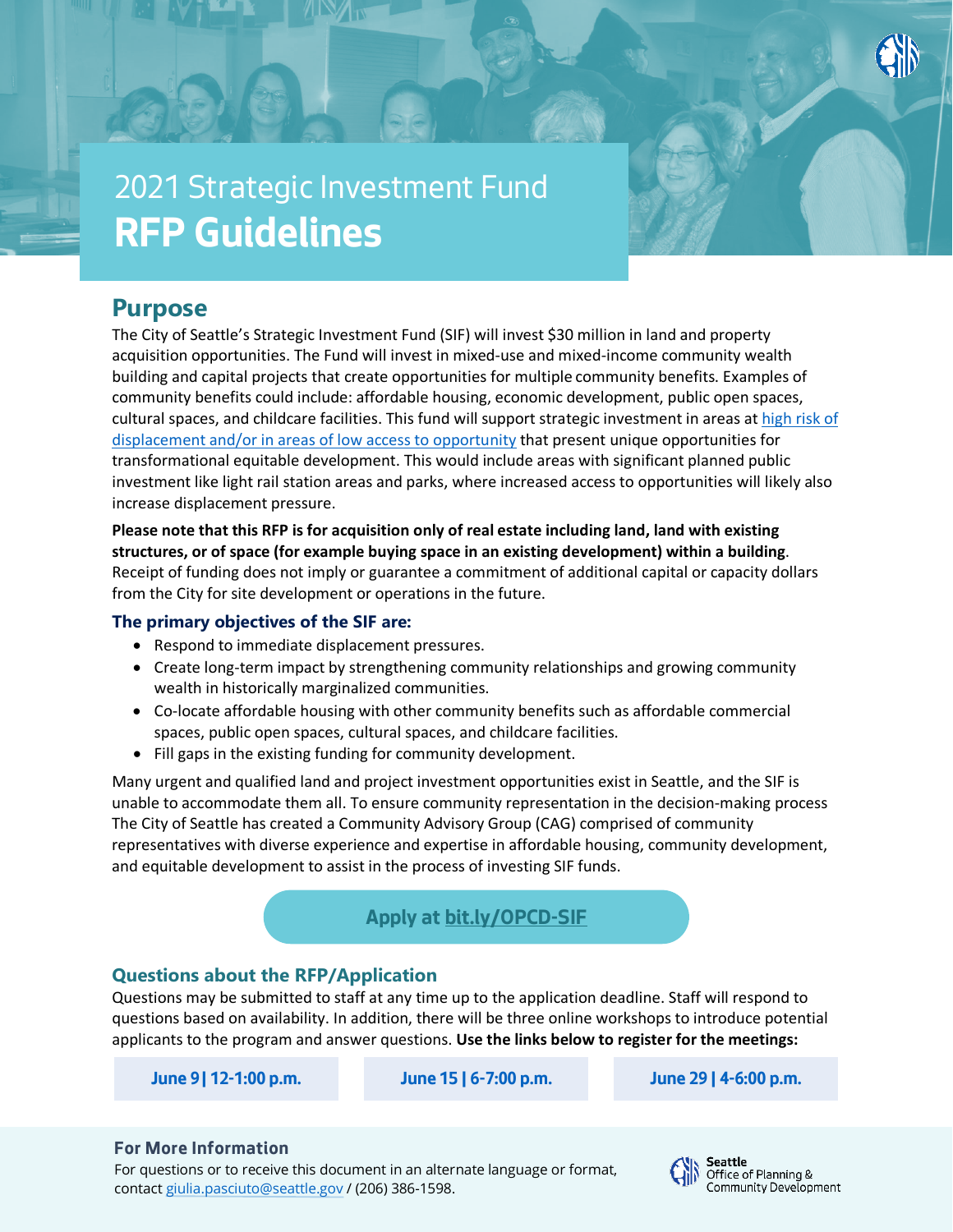### Values

This RFP is intended for projects that align with the following values:

- **Build community wealth**: Grow assets that address historical disinvestment in BIPOC neighborhoods and communities. Invest in strategies that secure land and other assets for public and community ownership, create good jobs and career pathways, create stability for residents in housing and health, anchor and grow community institutions, and build on existing capacity for community-led development. Support long term plans to support multi-generational wealth and the sustainability of these assets.
- **Center communities most impacted by displacement**: Establish decision-making processes with clear accountability to impacted community members. Create transparent decision-making pathways where power flows from community to organizational leadership. Center community selfdetermination, influence, and leadership. Recognize that communities are resilient and resourceful, and that tapping into their own collective cultural cornerstones is key to ownership of initiatives and projects, as well as reducing invisibility.
- **Reflect broad-based community development**: The application reflects the complexity of community needs such as: economic development, affordable housing, cultural development, education, healthcare, food sovereignty, etc.
- **Acknowledge historic injustices and lead to system change**: Support reparative strategies that invest directly in communities of color to balance historic underinvestment and harm. Value efforts that are explicit about addressing systemic racism and the institutional barriers that exist for communities of color. Re-imagine the development process.
- **Be accountable to each other**: Recognize that affected communities deserve strong, accountable, accessible, transparent, and culturally appropriate solutions that include establishing an ongoing accountability practice with government and other entities.
- **Value non-financial assets**: Value intergenerational knowledge, sweat equity, cultural traditions, social networks, and other non-financial assets. Leverage community resources and support the existing assets available to low-income communities that are not typically recognized or valued in community development processes.
- **Build flexibility and interdependence:** Reduce barriers to participation while providing a fair structure for all communities seeking to participate. Recognize that all places and people are interconnected and commit to an approach of collective impact.
- **Always learn**: Question dominant cultural assumptions and remain inquisitive.

# Site Requirements

All sites submitted for consideration **must** meet the following requirements:

- **Geographic focus:** This fund will support strategic investment in areas at high risk of displacement and/or in areas of low access to opportunity that present unique opportunities for transformational equitable development. This would include areas with significant planned public investment like light rail station areas and parks, where increased access to opportunities will likely also increase displacement pressure. Please be prepared to describe on your cover sheet why your proposal should be considered.
- **Multiple community benefits:** Have the capacity to provide:
	- o Affordable or mixed-income rental units or homeownership opportunities and/or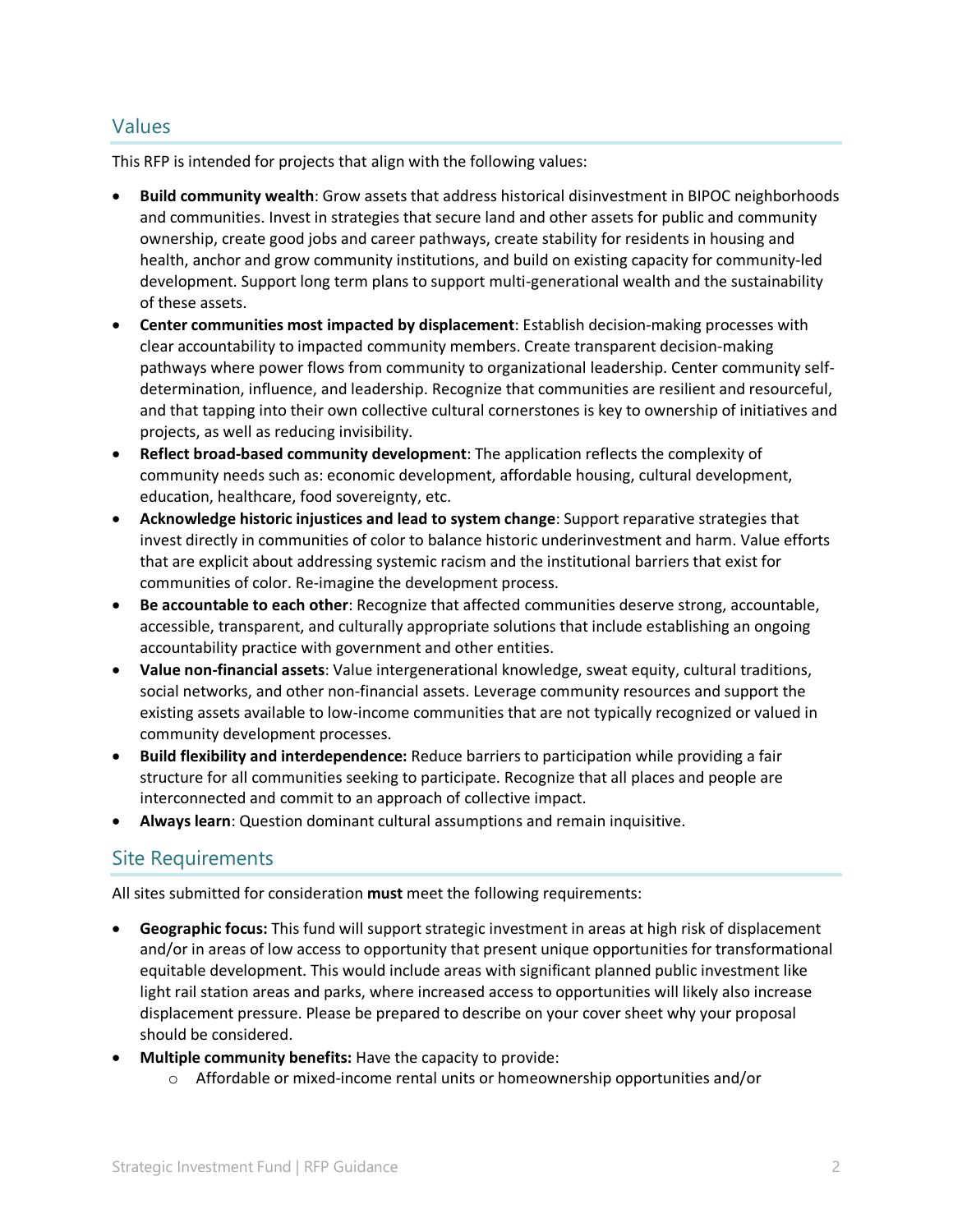$\circ$  Additional community-determined benefits that might include small business spaces, childcare or cultural facilities, green infrastructure and open space, enhanced walkability, and/or food access. The vision and design of these benefits should be led by community members experiencing displacement, in alignment with the values listed above.

# Who can apply?

This RFP is designed for applicants at various stages of readiness. The following is not an exhaustive list of possible applicants, but illustrates the broad intended audience for this RFP:

- **Community-based organizations representing groups** at highest risk of displacement, or who have been displaced from the geographic focus areas, including Black, Indigenous, people of color (BIPOC), Queer and Trans BIPOC (QTBIPOC), and low-income communities, who have done collective visioning and are ready to purchase a site or portion of a building. Applications will be considered for proposals at different stages of readiness. It is not necessary to have a specific property identified – you may request to be matched with a property owner who is interested in selling their property in your neighborhood.
- **Commercial or residential tenants at risk of displacement**, including BIPOC, QTBIPOC, and lowincome tenants and businesses, with an idea or momentum for community and wealth-building experiments in their building. These ideas might include co-ops or community land trusts. Acquisition would need to occur in partnership with non-profit and public development authorities.
- **Property owners** in geographic focus areas interested in discounting their land and providing public benefits for communities experiencing displacement. Your site will only be considered if you are already working with a community-based organization, existing tenants, or there is a group interested in matching with your site.
- **Developers or owners of affordable housing projects** with vacancies in commercial spaces, who are interested in offering community ownership opportunities in the building. Your site will only be considered if you are already working with a community-based organization or if there is a group interested in matching with your site.

Priority will be given to organizations that best meet most of the following criteria:

- Is the applicant incorporated as a non-profit in the State of Washington?
- If not, does the organization have a fiscal sponsor and does the fiscal sponsor limit sponsor fees to 10 percent of the funding award or less, and have a clear strategy to support the organization's longterm capacity building work?
- There may be exceptions where a for-profit organization can demonstrate extraordinary accountability to impacted communities and where requiring non-profit status or fiscal sponsorship would add unnecessary costs and inefficiency to the project.

#### Process

• **Application**: Please respond succinctly to the questions in both the Coversheet and Application, and email to (email) **by 11:59 PM, July 14th, 2021.** All applicants must submit a written cover page, but applicants may choose to submit a brief video (up to 10 minutes) describing how the project speaks to the application questions and three priority areas: (1) Builds assets, wealth, and community; (2) Prioritizes projects that provide affordable housing and/or other community benefits; and (3) Amplifies resources. Written applications should not exceed 3 pages. Either written or video response is fine; both are not necessary. Applications are due **by 11:59 PM, July 14th, 2021**.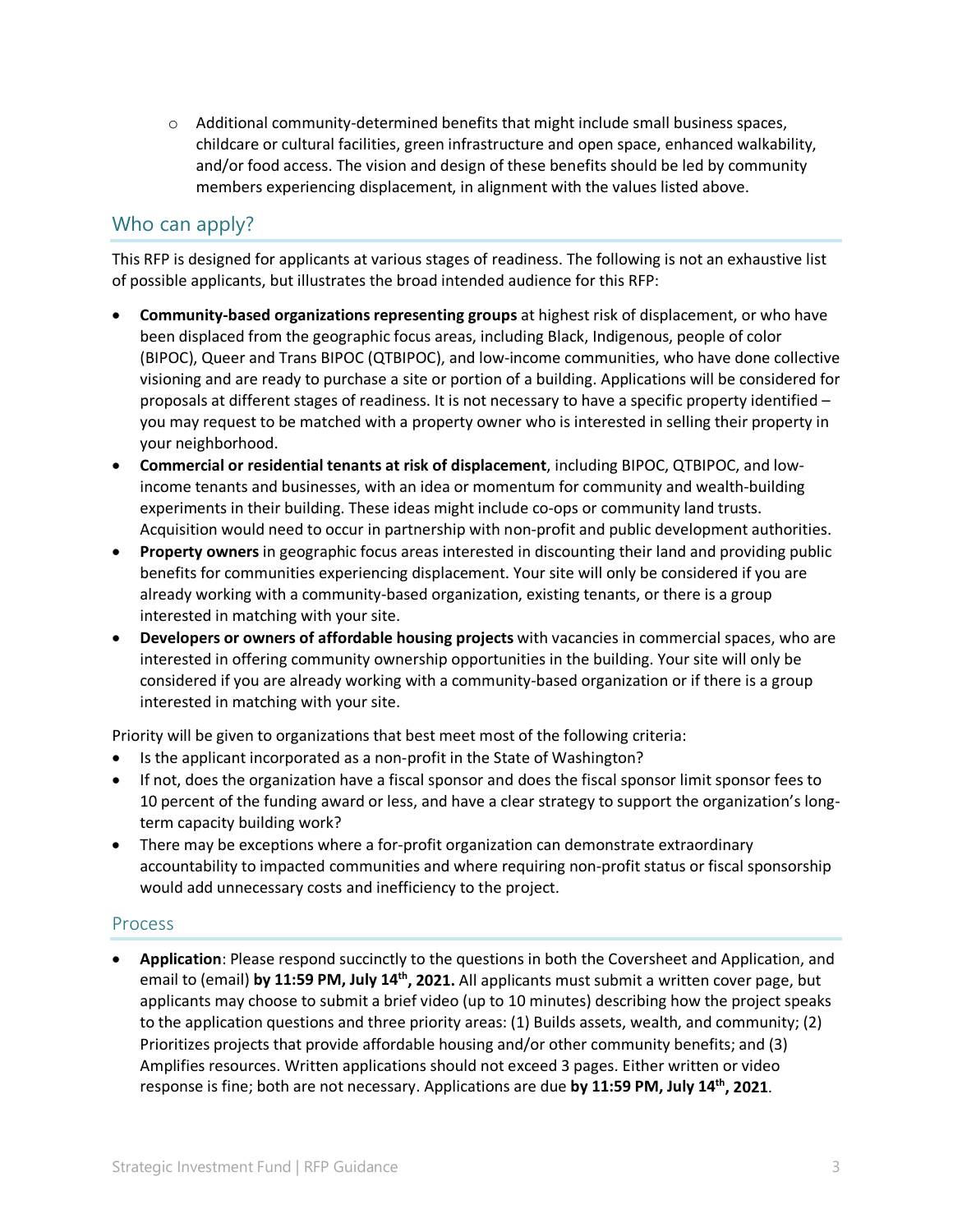- **Review and matching:** This application allows property owners or developers without a community connection to offer their land or commercial space ownership at a highly discounted value, but those projects will only be competitive if matched with applicants who have done community visioning but do not have a specific piece of property identified. Applicants who have not yet identified a site should convey their interest in being matched with a willing seller in their neighborhood and where the property specifications might support the proposed vision. No site matching would occur without the consent of the applicants.
- **Recommendation**: The CAG will meet in August 2021 to recommend the projects for funding from the applicant pool and consider possible matchmaking for strong combined projects. The CAG will score projects according to the scoring criteria table below. Any possible matches made will be confirmed with applicants before making final recommendations.
- **Selection:** Recommended projects will be submitted to the Mayor and City Council in August and September 2021 and are expected to be confirmed in October 2021.
- **Contracting requirements:** If your application is selected for funding, the Office of Planning and Community Development (OPCD) will work with you to develop contract documents specifying community benefits and other program requirements. Funding will be provided for the proposed project only to achieve public benefits consistent with the goals of this RFP and with the project, as proposed in your application. The facility must be dedicated to the approved public benefit for a term based on the value of the public benefits provided. This means your organization may be required to provide the City a property right established by a recorded covenant, running with the land and enforceable by the City, that ensures the facility is maintained for public benefit purposes.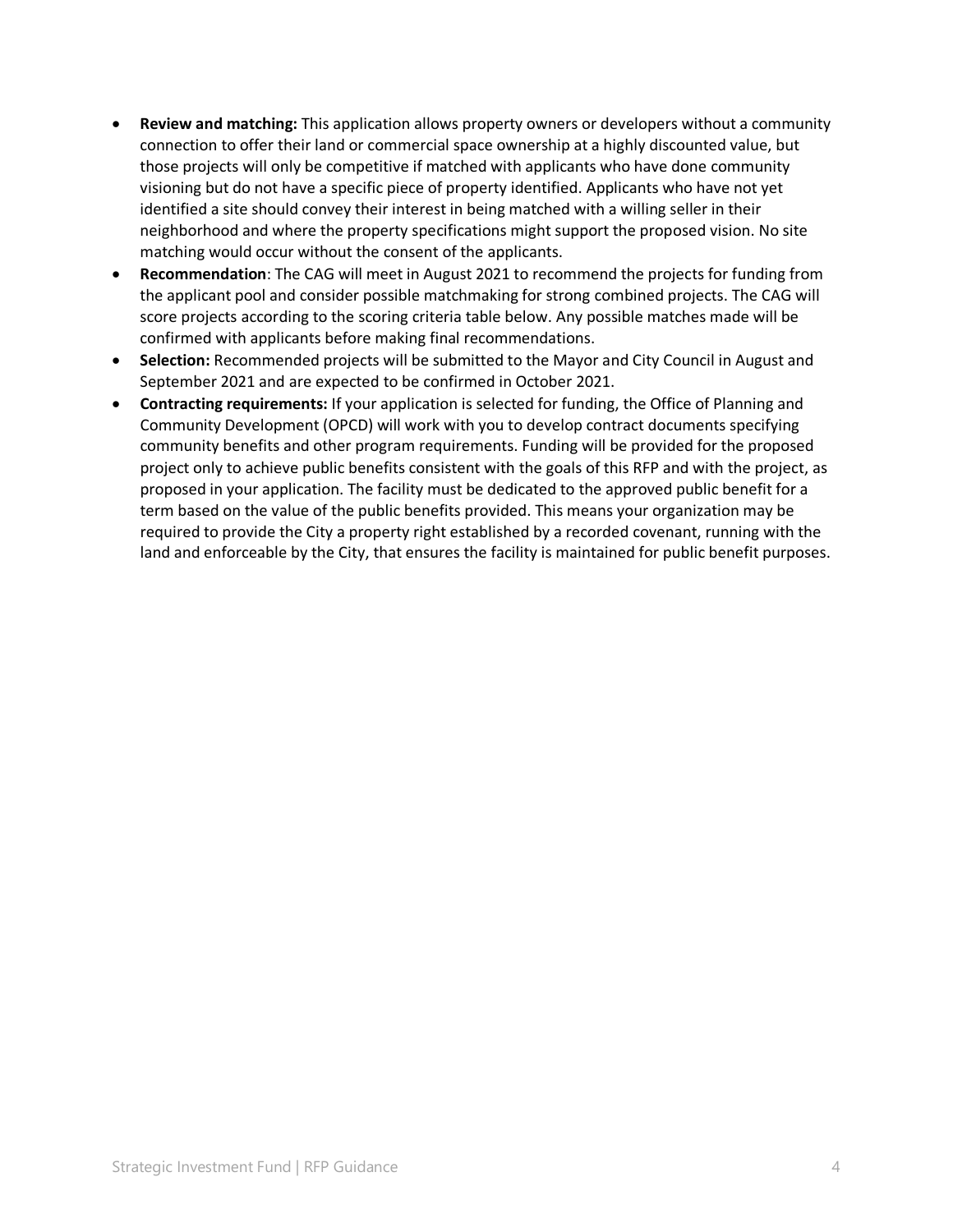### Scoring Criteria

These criteria will be used by the review committee to score your project. Please note that each row corresponds directly to one of the questions in the application.

| <b>Score</b>                                                       | 1 (proposal does not meet<br>the intended purpose)                                                                                                                                                                                                                   | 3 (proposal addresses some<br>but not all program<br>requirements)                                                                                                                                                  | 5 (proposal meets program<br>requirements)                                                                                                                                                                                                                                   | <b>7</b> (proposal exceeds<br>program requirements)                                                                                                                                                                                                                               |
|--------------------------------------------------------------------|----------------------------------------------------------------------------------------------------------------------------------------------------------------------------------------------------------------------------------------------------------------------|---------------------------------------------------------------------------------------------------------------------------------------------------------------------------------------------------------------------|------------------------------------------------------------------------------------------------------------------------------------------------------------------------------------------------------------------------------------------------------------------------------|-----------------------------------------------------------------------------------------------------------------------------------------------------------------------------------------------------------------------------------------------------------------------------------|
| 1.1<br><b>Build assets</b><br>and wealth                           | No path to wealth-building for<br>historically marginalized<br>communities.                                                                                                                                                                                          | Unclear impact on<br>communities at risk of<br>displacement.                                                                                                                                                        | Strong plan for building<br>wealth and assets that<br>reverses historic divestment.                                                                                                                                                                                          | Transformational,<br>generational opportunity for<br>asset- and wealth-building.                                                                                                                                                                                                  |
| 1.2<br><b>Builds community</b>                                     | Does not build community<br>consensus or collective vision.                                                                                                                                                                                                          | Unclear community<br>consensus and vision.                                                                                                                                                                          | Strong community-building<br>vision.                                                                                                                                                                                                                                         | Systemic community impact<br>beyond this one project that<br>serves as an example for<br>future projects. Creates new<br>models for community<br>development.                                                                                                                     |
| 1.3<br><b>Responds to</b><br>imminent<br>displacement<br>pressures | Proposal does not have<br>imminent displacement<br>impact.                                                                                                                                                                                                           | Proposal addresses a possible<br>future displacement impact.                                                                                                                                                        | Proposal addresses existing<br>displacement impact.                                                                                                                                                                                                                          | Proposal addresses urgent<br>displacement of residents,<br>business tenants, and/or<br>community institutions.                                                                                                                                                                    |
| $2.2\phantom{0}$<br><b>Project Readiness</b>                       | The applicant's capacity is not<br>yet fully developed to<br>accomplish the proposed<br>project. The proposed budget<br>is high compared to similar<br>project.<br>This project is in an ideation<br>stage and has an opportunity<br>to identify additional partners | The applicant's capacity is not<br>yet fully developed to<br>accomplish the proposed<br>project.<br>This project is still in an<br>ideation stage and the<br>applicant has identified the<br>capacity and technical | The organization, factoring in<br>proposed capacity building,<br>has the ability to deliver on<br>the proposal. The proposal<br>adheres to cost-constraint<br>best practices.<br>The organization has a clear<br>idea of how to deliver on the<br>programming aspects of the | The organization, factoring in<br>proposed capacity building,<br>has the ability to deliver on<br>the proposal and supports<br>leadership of impacted<br>communities to develop<br>capacity to lead in the project.<br>Project displays financial<br>feasibility with development |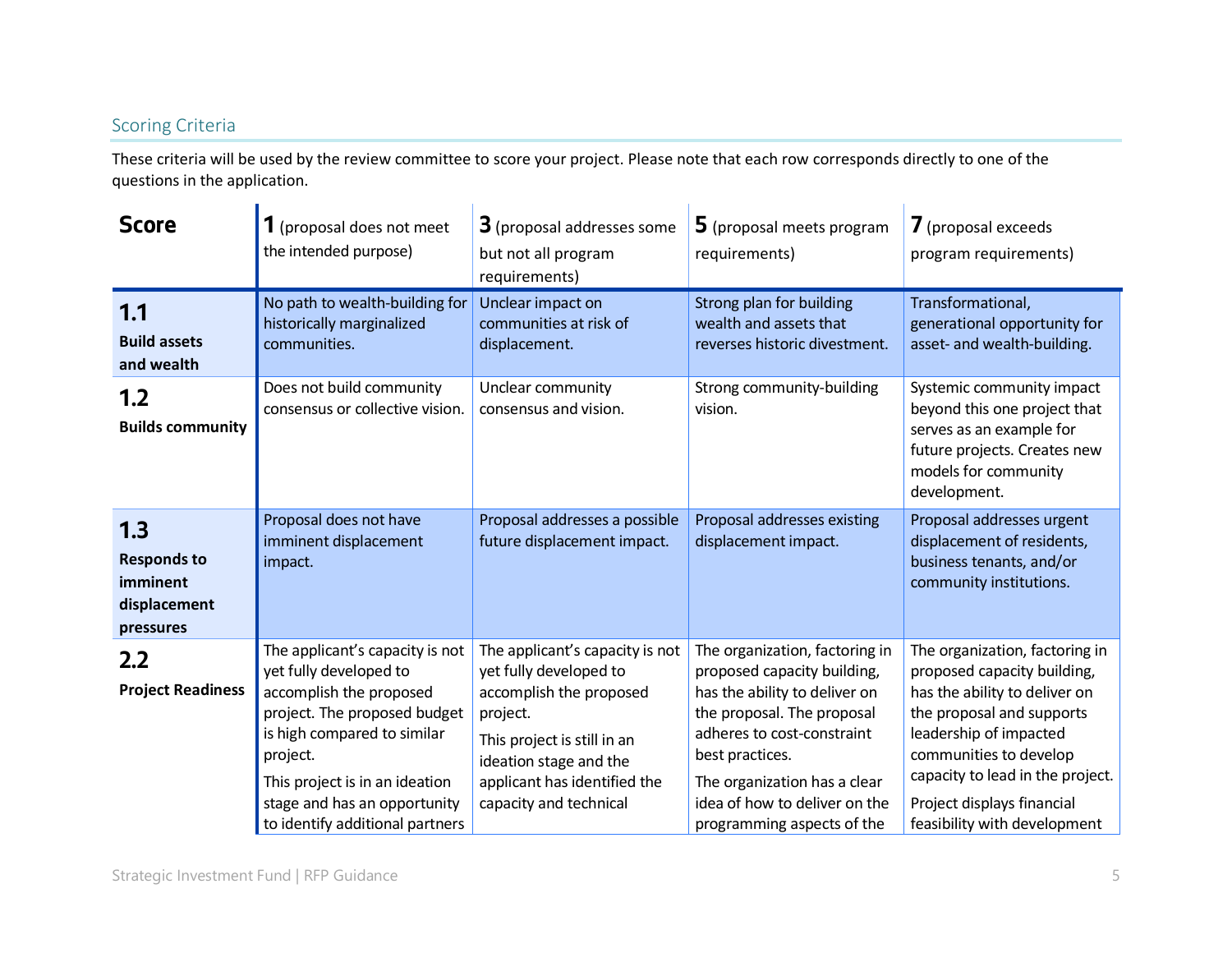|                                                                                                                    | to make the proposal<br>successful.<br>There are significant issues<br>that are not addressed that<br>would limit the project's<br>implementation.                                                                                                                                                      | support needed to advance<br>the project.<br>The organization has a clear<br>idea of how to deliver on the<br>programming aspects of the<br>proposal and has adequately<br>identified potential risks and<br>mitigations.                                             | proposal and has adequately<br>identified potential risks and<br>mitigation.                                                                                                                                                                            | plan, budget, and<br>underwriting and a clear use<br>for funds.<br>The organization has a clear<br>idea of how to deliver on the<br>programming aspects of the<br>proposal and has adequately<br>identified potential risks and<br>mitigation.               |
|--------------------------------------------------------------------------------------------------------------------|---------------------------------------------------------------------------------------------------------------------------------------------------------------------------------------------------------------------------------------------------------------------------------------------------------|-----------------------------------------------------------------------------------------------------------------------------------------------------------------------------------------------------------------------------------------------------------------------|---------------------------------------------------------------------------------------------------------------------------------------------------------------------------------------------------------------------------------------------------------|--------------------------------------------------------------------------------------------------------------------------------------------------------------------------------------------------------------------------------------------------------------|
| 2.3<br><b>Advances</b><br>community<br>capacity building<br>for development<br>and community<br>self determination | Project does not advance<br>community capacity for<br>development. Project does<br>not have a vision for<br>incorporating impacted<br>communities into decision<br>making. Projected outcomes<br>do not show how<br>communities will have control<br>over the outcomes and<br>benefits of this project. | Unclear how project advances<br>community capacity for<br>development. Unclear how<br>the proposals incorporates<br>impacted communities into<br>decision making and shows<br>how communities will have<br>control over the outcomes<br>and benefits of this project. | Clearly builds organization's<br>capacity to take on ownership<br>and development.<br>Participatory process with<br>some community governance.<br>Incorporates development<br>and/or ownership by<br>community. Strong vision of<br>community benefits. | Systemic community impact<br>beyond this one project that<br>serves as an example for<br>future projects.<br>Creates new models for<br>community development.<br>Innovative community<br>benefits will have broad<br>systemic impact beyond this<br>project. |
| 3.1<br><b>Amplifies</b><br>resources                                                                               | Project has not identified<br>other resources or cost-saving<br>strategies.                                                                                                                                                                                                                             | Project has identified one<br>additional funding source or<br>cost-cutting measure.                                                                                                                                                                                   | Project identifies multiple<br>sources and shows effort and<br>creativity in resourcing.                                                                                                                                                                | Amplifies systemic resources,<br>including community<br>investment and non-financial<br>resources.                                                                                                                                                           |

In addition to the scoring above, the CAG will balance projects selected so that there is a balance of projects that are poised to make significant progress once the site is acquired ("shovel-ready"), with projects in communities that need more time and capacity-building ("shovel-hungry"). A project that is in a visioning stage will not necessarily score low on project readiness if the applicant has thoughtfully considered and reached out to the types of supports needed to ensure a successful project.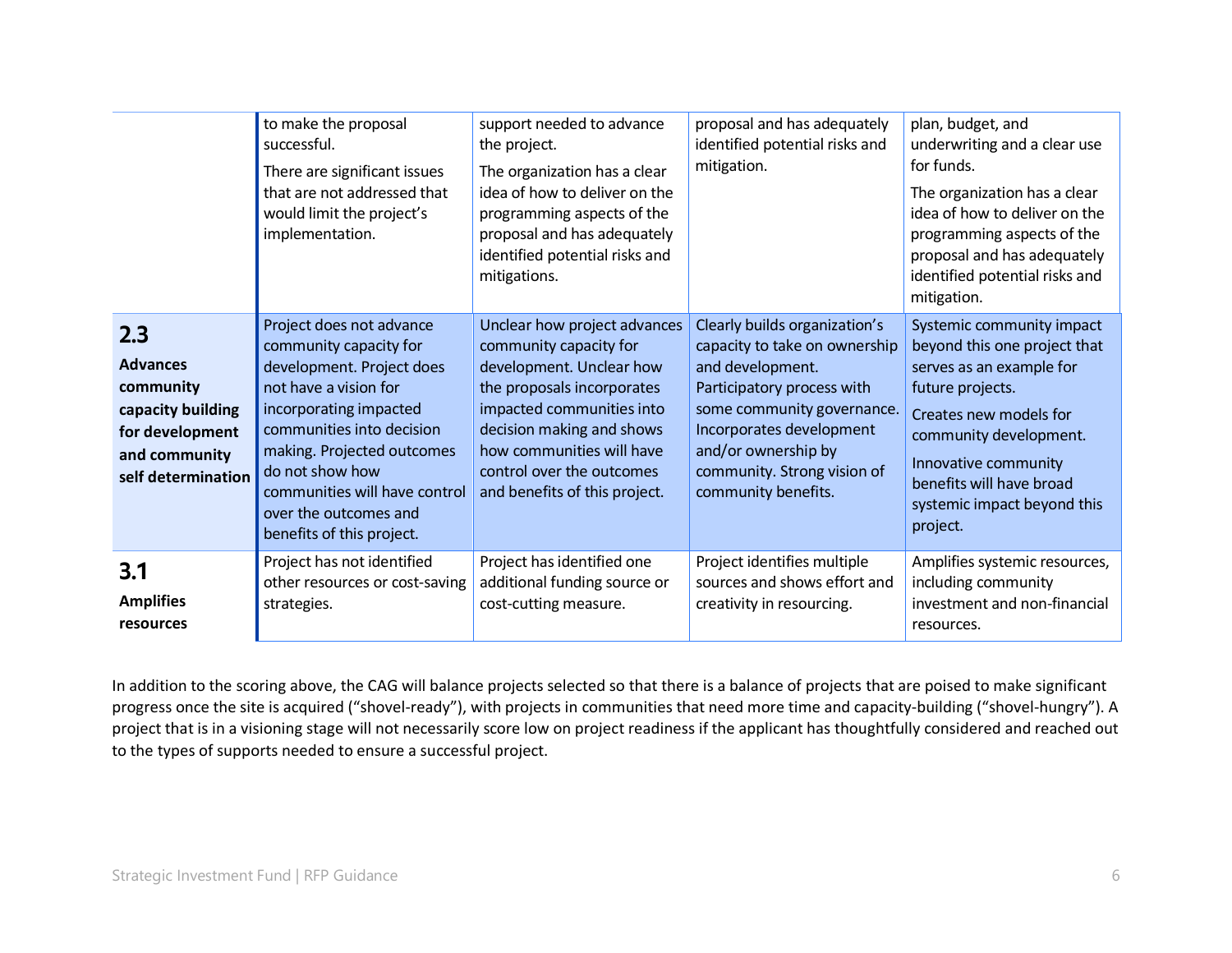# **Technical Terms used in this RFP**

**Pre-development:** Any work that needs to be done before beginning construction, including feasibility and due diligence, permitting, architectural design, engineering, etc.

**Feasibility and due diligence:** Study and analysis that allow the developer to understand if their project vision is possible given the constraints of the land, zoning, timelines, access to and availability of funds, legal barriers, etc. Due diligence may include a Title Report, ALTA Survey, Phase 1 Environmental Analysis, Hazmat Survey (for properties with existing buildings), Capital Needs Assessment, Wetland Survey, Appraisal, Zoning Analysis, Availability of Utilities, and Geotechnical Studies. This type of analysis can be supported by development consultants, legal consultants, lenders and funders, and architects.

**Infrastructure and public investment:** As part of this funding, we will prioritize proposals near existing or planned transit lines, public parks, major public improvements to sidewalks and roads for pedestrians and cyclists, and other major government investments. Proposals within  $\frac{1}{2}$  mile of planned or existing transit (light rail and high frequency bus) and parks will be considered.

#### **Capital project:** A development project.

**Land use or zoning constraints:** The zoning and land use code sets rules about what and how much you can build on any given property. You may need to adjust your proposal or seek changes to the code to make your proposal successful.

**Closing Costs:** Closing costs are additional fees and charges related to a real estate transaction and may include fees related to the underwriting of a loan, commissions, taxes, insurance, and filing records.

**Area Median Income (AMI) Thresholds:** HUD defines and calculates different levels of AMI for geographic areas across the country by household size. Households earning less than 80% of the AMI are considered low-income households, households earning less than 50% of the AMI are considered to be very low-income, and households earning less than 30% of AMI are considered to be extremely lowincome households. These AMI thresholds identify households that may be eligible for certain housing assistance programs.

**Displacement Risk Index:** Displacement risk index identifies areas of Seattle where displacement of marginalized populations is more likely to occur and represents data about demographics, economic conditions, and the built environment.

**Access to Opportunity**: Identifies disparities in marginalized populations' access to key determinants of well-being and represents data about demographics, economic conditions, and the built environment.

**Capital Funding Strategy:** The projects built on land acquired through this fund will require significant fundraising to complete and may include public or private grants, government loans, private loans, capital campaigns, investors, etc.

**Public Development Authority (PDA):** Under Washington State law, public corporations as quasimunicipal corporations for public purposes may be established by cities, towns, and counties. PDAs are created to provide public services in more flexible ways than the public sector can provide, to administer federal and state funds, and to provide services that government agencies cannot provide. As a government steward, PDAs are accountable to the public for accomplishing public purposes in a high quality and responsive manner, but outside of the regular functions of City government. PDAs in Seattle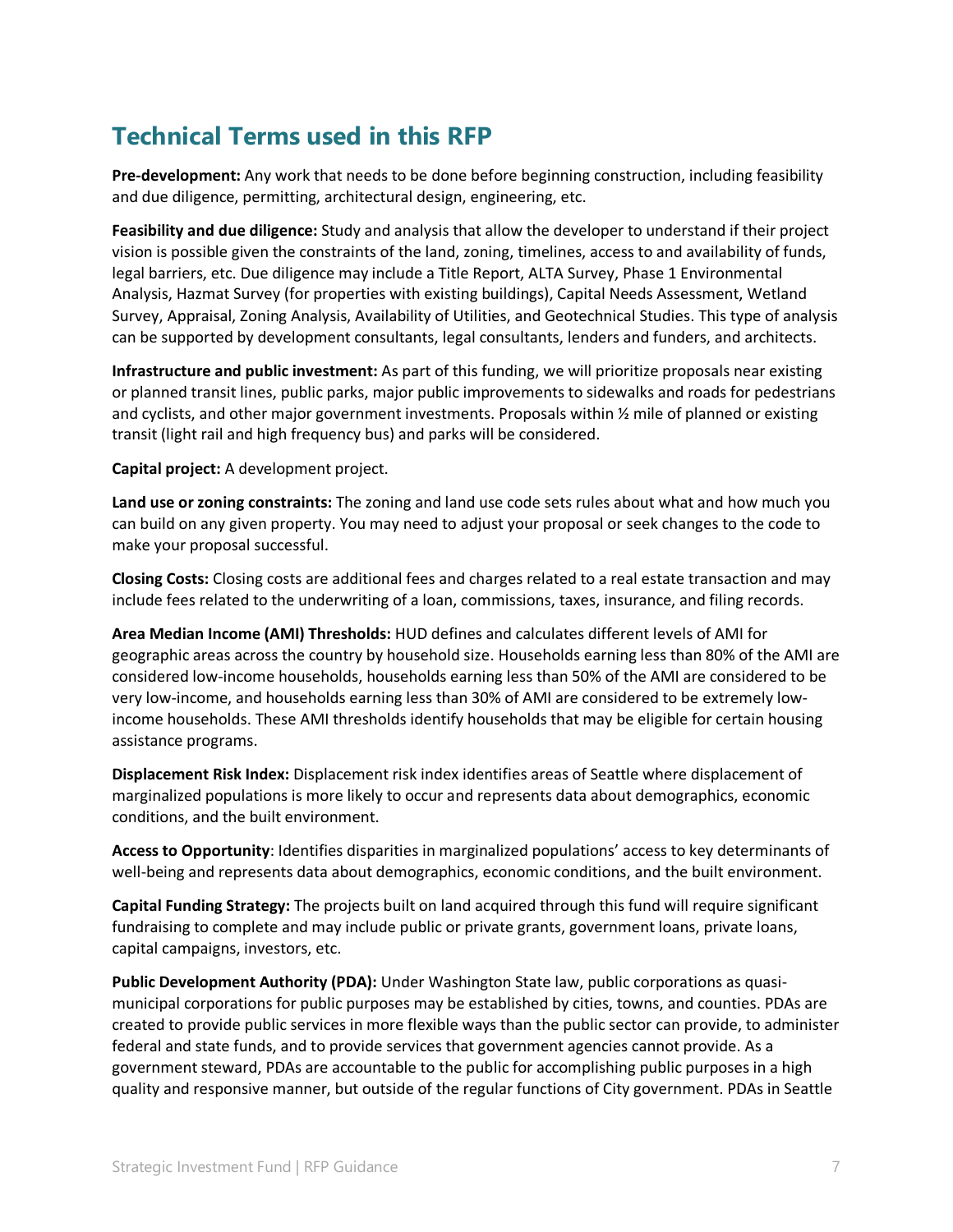are governed by volunteer councils that oversee staffing and activities. PDAs are a possible partner for community ownership of land and may be required for commercial tenants who are interested in this funding for acquisition.

**Affirmative Covenant that Runs with the Land:** To ensure a long-term public benefit from SIF acquisitions, the City will add legally binding language to the deed of the land that sets an obligation for how the land will be used, in line with the proposal made by the applicant. The covenant will remain on the land until the public benefit is met.

# **The RFP Team**

#### Community Advisory Group

The following Community Advisory Group, consisting of people from impacted communities, have advised on the values, criteria, and questions in this RFP. Once submissions are received, members will be screened for potential conflicts of interest. Members will not review or score applications for which they have a conflict of interest.

- Joel Ing Edge Developers
- Ann Melone US Bank
- Tony To Homesight
- Sue Taoka Formerly Craft 3
- Paulina Lopez Duwamish River Cleanup Coalition, Equitable Communities Initiative **Taskforce**
- Cesar Garcia Lake City Collective
- Susan Balbas Na'ah Illahee Fund
- Marty Jackson Boys and Girls Club
- Willard Brown Formerly Delridge Neighborhood Development Association, EDI Advisory Board
- Kris Hermanns Seattle Foundation
- Kateesha Atterberry Urban Black LLC
- Rich Stolz One America
- Vivian Phillips 4Culture Board President, Cultural Space Agency PDA
- Tim Lennon Langston Hughes Performing Art Center, Cultural Space Agency PDA
- Ebony Arunga Seaweed International
- Esther Lucero Seattle Indian Health Board, Equitable Communities Initiative Taskforce
- Yordanos Teferi Multicultural Community Center, EDI Advisory Board
- Sharon Williams Central District Forums, Equitable Communities Initiative Taskforce
- Ray Williams Black Farmers Collective, Equitable Communities Initiative Taskforce
- Sophia Benalfew Ethiopian Community Seattle
- Derrick Belgarde Chief Seattle Club (invited)
- Andrea Caupain Byrd Barr Place, Equitable Communities Initiative Taskforce (invited)

### City of Seattle

The following program staff have been directly involved in coordinating this RFP. Each program below is separate and distinct and cannot guarantee additional funding or support toward projects funded through this RFP, but the programs are mission-aligned and could be potential resources for your project.

**[Office of Planning and Community Development, Equitable Development Initiative \(EDI\):](https://www.seattle.gov/opcd/ongoing-initiatives/equitable-development-initiative)** EDI might funds anti-displacement strategies led by community-based organizations, with an emphasis on serving BIPOC communities that have been targeted by systemic and institutional racism. Funds can be used for